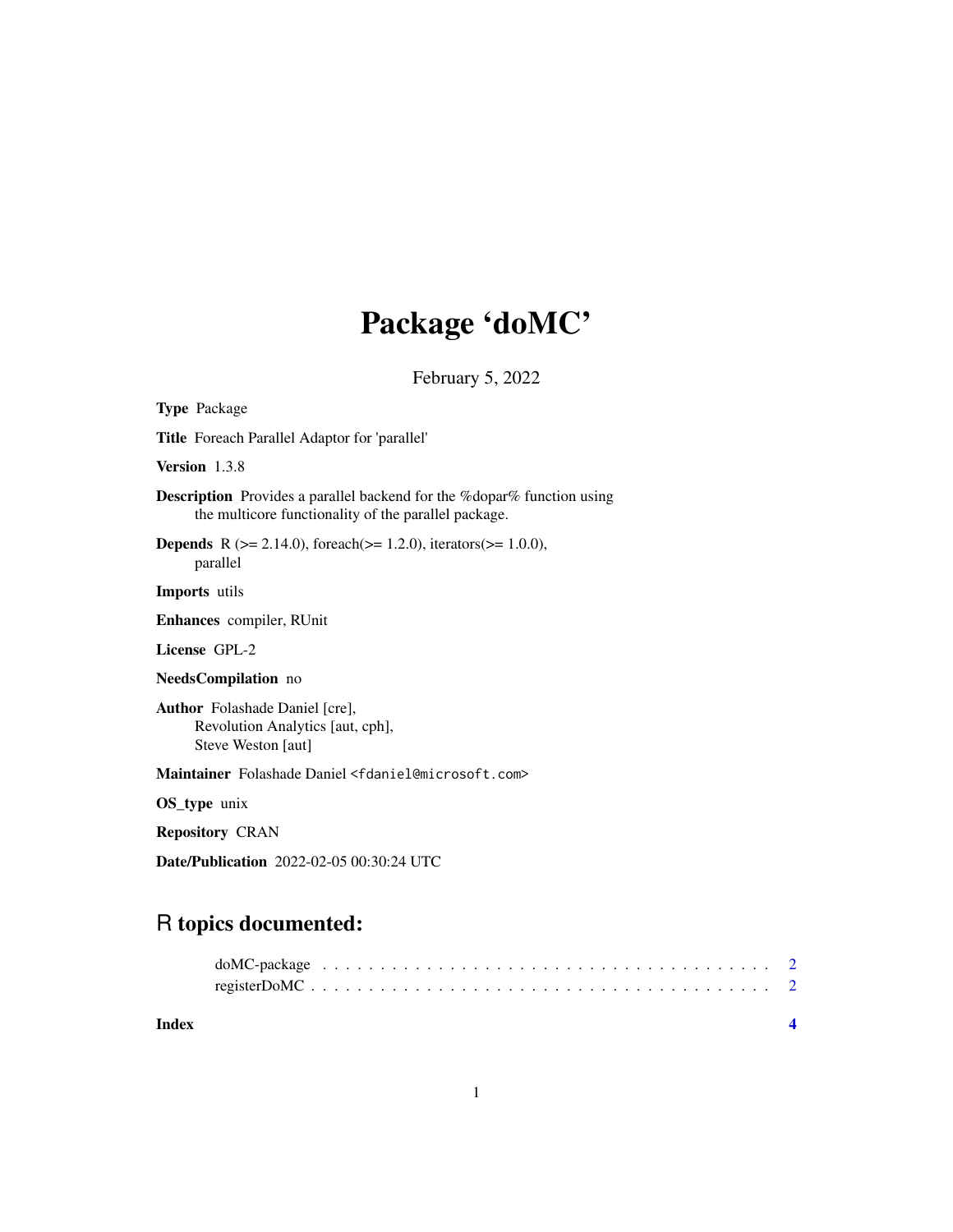<span id="page-1-0"></span>

#### Description

The doMC package provides a parallel backend for the foreach/%dopar% function using the multicore functionality of the parallel package.

#### Details

Further information is available in the following help topics:

registerDoMC register doMC to be used by foreach/%dopar%

To see a tutorial introduction to the doMC package, use vignette("gettingstartedMC"). To see a tutorial introduction to the foreach package, use vignette("foreach").

To see a demo of doMC computing the sinc function, use demo(sincMC).

Some examples (in addition to those in the help pages) are included in the "examples" directory of the doMC package. To list the files in the examples directory, use list.files(system.file("examples",package="doMC' To run the bootstrap example, use source(system.file("examples","bootMC.R",package="doMC")). This is a simple benchmark, executing both sequentally and in parallel. There are many more examples that come with the foreach package, which will work with the doMC package if it is registered as the parallel backend.

For a complete list of functions with individual help pages, use library(help="doMC").

registerDoMC *registerDoMC*

#### Description

The registerDoMC function is used to register the multicore parallel backend with the foreach package.

#### Usage

```
registerDoMC(cores=NULL, ...)
```
#### Arguments

| cores                   | The number of cores to use for parallel execution. If not specified, the number of |
|-------------------------|------------------------------------------------------------------------------------|
|                         | cores is set to the value of options ("cores"), if specified, or to approximately  |
|                         | half the number of cores detected by the parallel package.                         |
| $\cdot$ $\cdot$ $\cdot$ | Package options. Currently, only the nocompile option is supported. If nocompile   |
|                         | is set to TRUE, compiler support is disabled.                                      |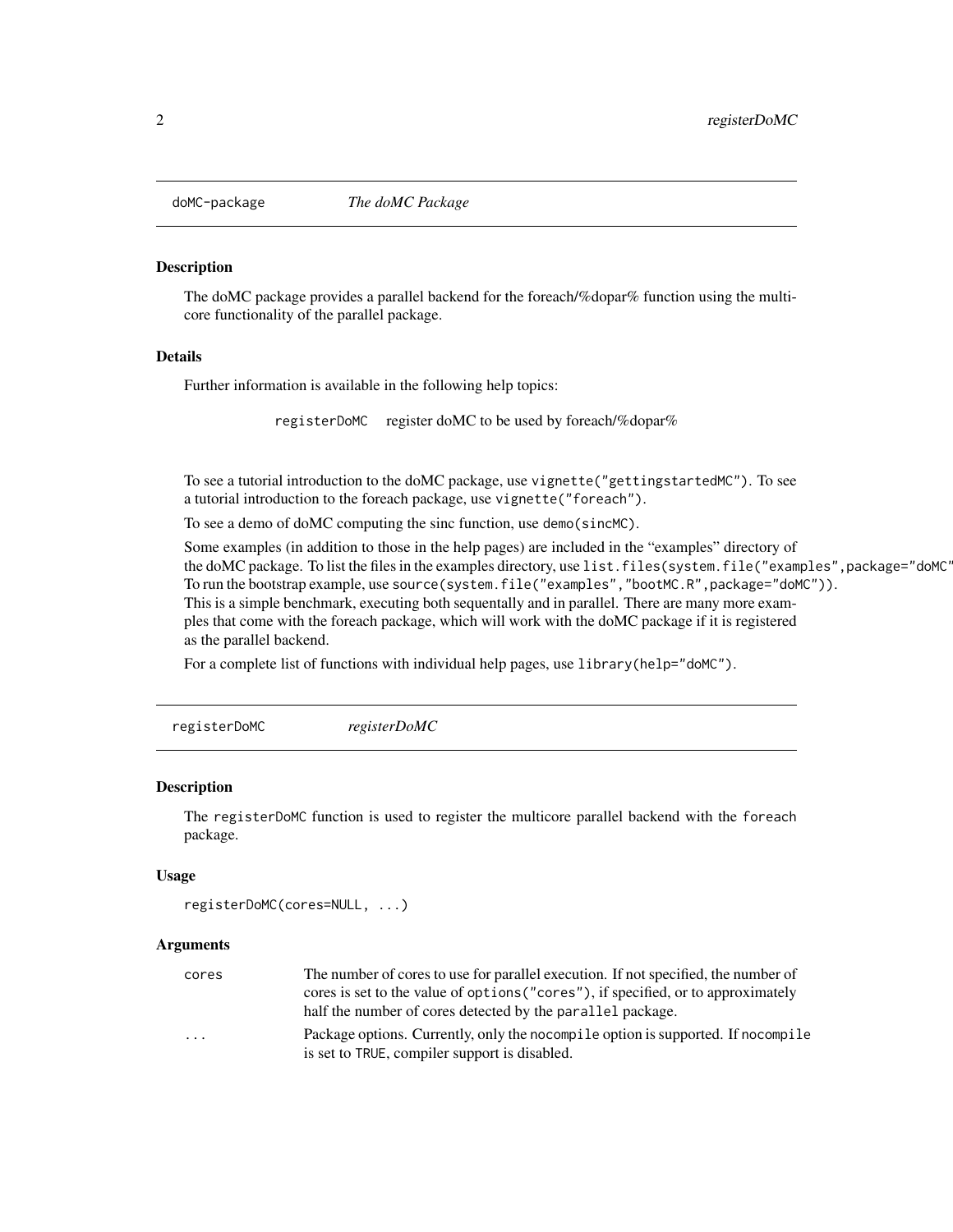### registerDoMC 3

### Details

The multicore functionality, originally written by Simon Urbanek and subsumed in the parallel package in R 2.14.0, provides functions for parallel execution of R code on machines with multiple cores or processors, using the system fork call to spawn copies of the current process. The multicore functionality, and therefore registerDoMC, should not be used in a GUI environment, because multiple processes then share the same GUI.